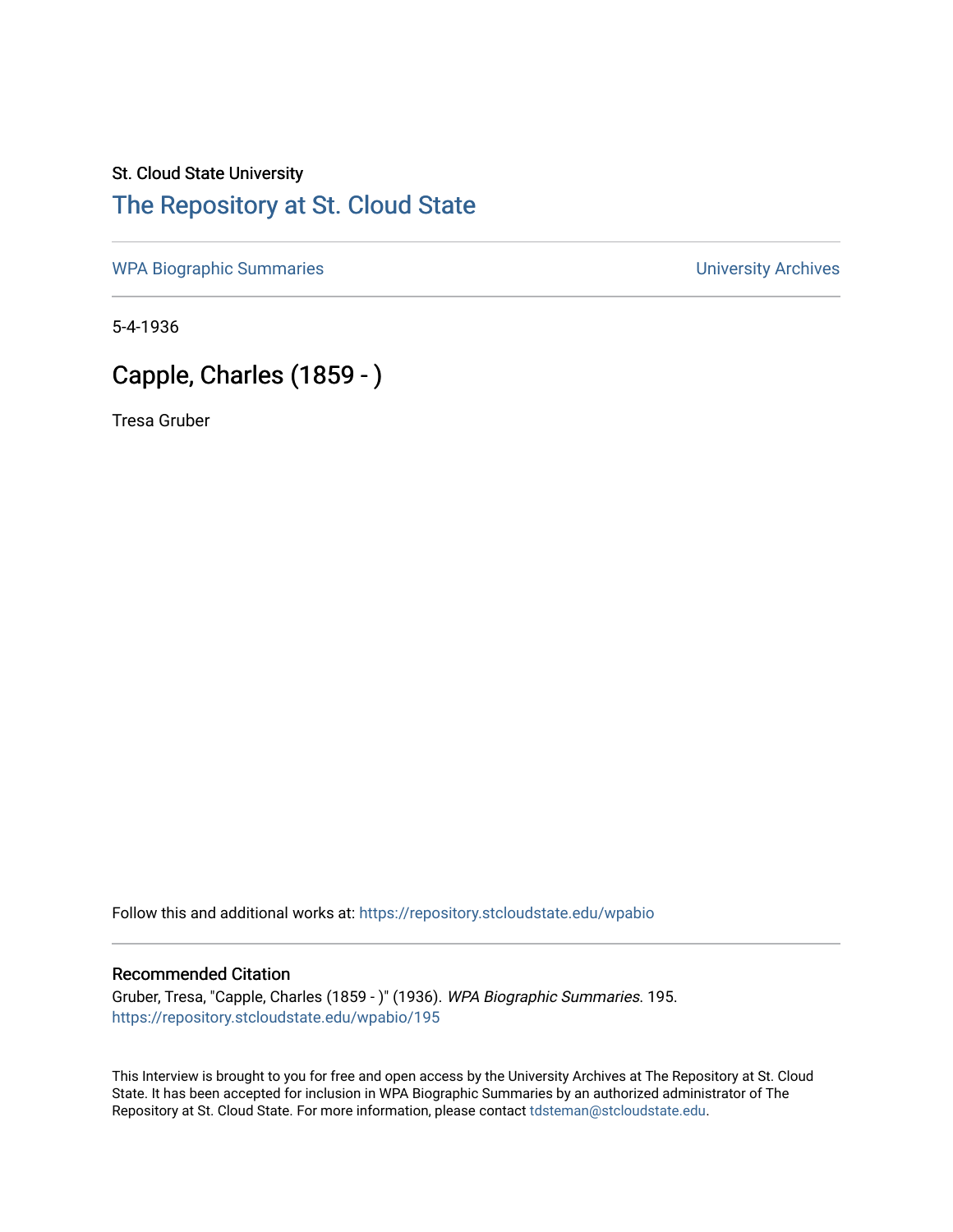#### CAPPLE, CHARLES

 $2.11 - 8.5$ 

هسراء وبالم

#### File No. B-202

 $\sigma_2 \rightarrow e^- = 2\sigma_2$  .

 $\label{eq:3.1} \mu = \mu_0 - \mu_0 \quad , \quad \mu_0 = \mu_0$ 

Charles Capple was born in Rockville township, Stearns County, Minnesota, on May 29, 1859, the son of Edwin and Charlotte Isabel (Palmers) Capple.

Eswin and Charlotte, the parents of Charles, were natives of Taunton, England and came to America in 1857, they lived for a short time in Illinois then came to Rockville where Charles was born.

In 1859 they were driven into St. Cloud by the Indians. Edwin Capple helped to build the Holes Fort, located near the St. Cloud State Teachers College. Mrs. Edwin Capple was very active in church circles and was one of the first Sunday school teachers.

Edwin Capple died November 13, 1895.

Charles Capple attended the public schools and later went to work for his father who had established a dray line.

On February 5, 1884 he married Julia A. English who was born in Strafort. Vermont, of Irish descent. They built a home on Seventh Avenue between Eighth and Ninth Street South. Lower Town at this time was the main part of St. Cloud. Powells' and also O. H. Davis owned the stores located on Second Awenue 12th Street South.

To Charles and Julia (English) Capple two children were born. William Leon born April 9, 1899. Willaim L. started working with the "Wisconsin News" in 1912, where he is still employed. He is married and lives in Milwaukee. Clarice Capple married Mr. Eggena and lives in Browns Valley, they have one daughter. Mr. Eggena is owner of the Telephone Exchange.

> Interviewed: Charles Capple Date: May 4, 1936 By: Tresa Gruber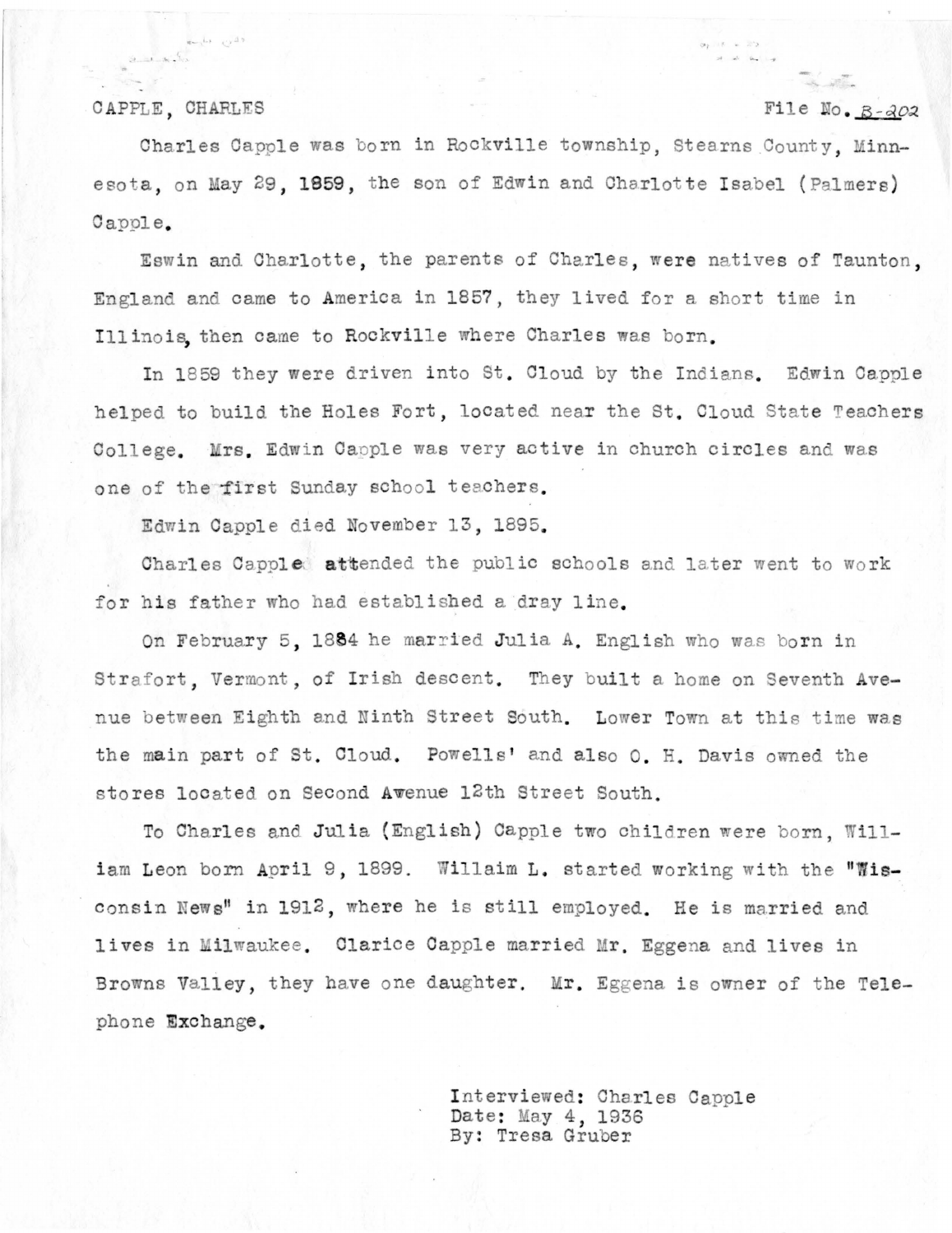TAKEN FROM THE CENSUS RECORDS OF 1860 Enumerated on July 10, 1860 by-- C. Grandelmeyer Post Office -- St. Cloud Page No. 80

 $\alpha = 1/\epsilon$  , and  $\alpha = \epsilon$ 

 $\mathcal{M}_{\mathcal{M}}$ 

|  | Line | 10 |  |
|--|------|----|--|
|  |      |    |  |
|  |      |    |  |

 $\begin{array}{cccccc} \mathbf{y} & \mathrm{out} & \mathbf{a} & \mathrm{in} & \mathbf{y} & \ldots \\ & \mathbf{y} & \mathrm{out} & \mathbf{a} & \mathrm{in} & \mathbf{y} & \ldots \\ & \mathbf{y} & \mathrm{in} & \mathbf{a} & \mathbf{y} & \ldots \end{array}$ 

| Edwin Capple   |         | Age 28    |
|----------------|---------|-----------|
| $5$            |         | Male      |
| Occupation     |         | Farmer    |
| Born           |         | England   |
|                | Line 11 |           |
| Charlet Capple |         | Age 28    |
| Sex            |         | Female    |
| Born           |         | England   |
|                | Line 12 |           |
| Mary A. Capple |         | Age 2     |
| sex            |         | Female    |
| Born           |         | Minnesota |
|                | Line 13 |           |
| Charles Capple |         | Age 1     |
| Sex            |         | Male      |
| Born           |         | Minnesota |
|                |         |           |